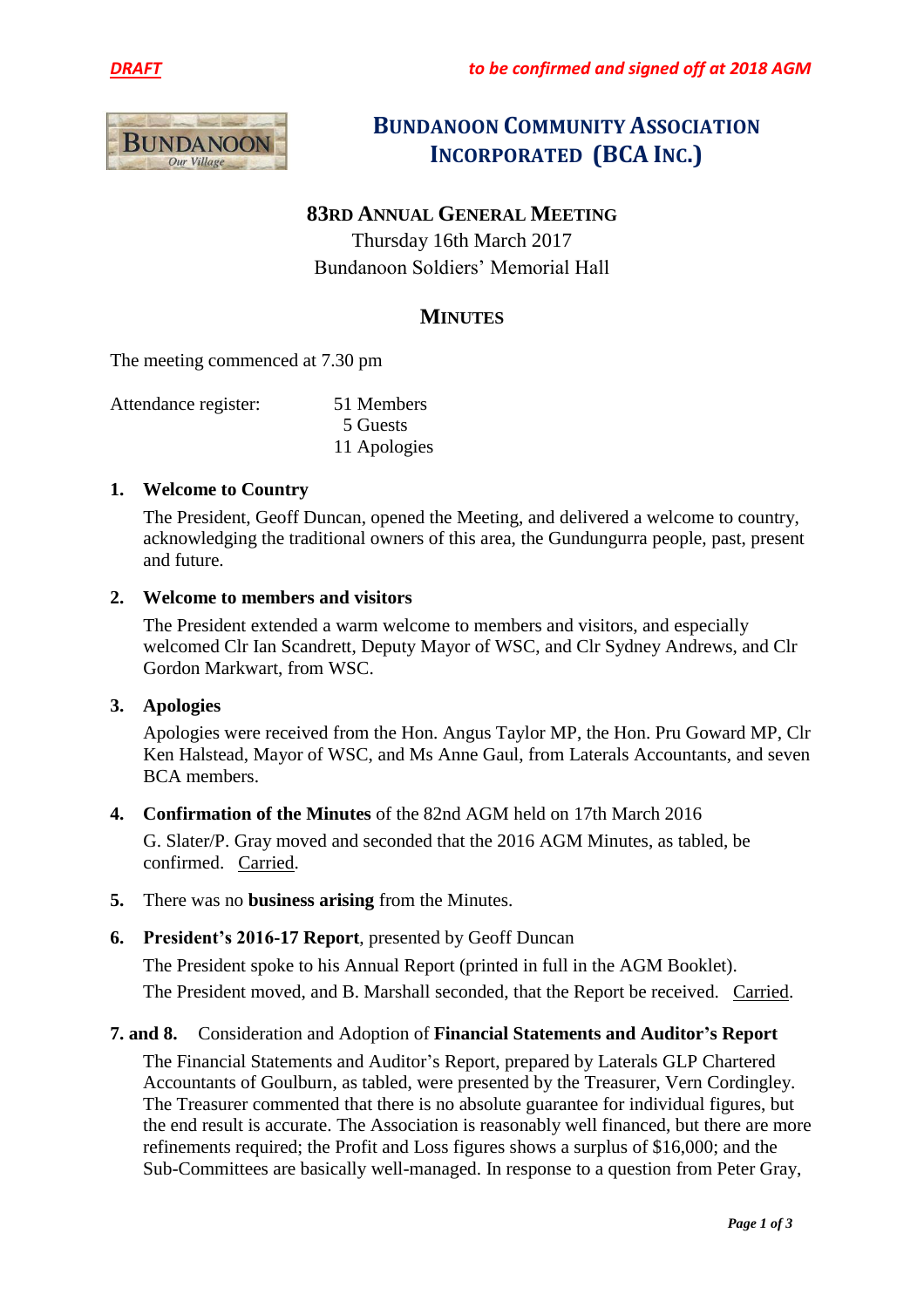the Treasurer pointed out that the purchase of the grand piano is recorded among the fixed assets.

C. Miller/J. Garland moved and seconded that the 2016 Financial Statements as tabled, be accepted. Carried.

S. Nicholls/V. Cordingley moved and seconded that the Auditor's Report for 2016, as tabled, be accepted. Carried.

#### **9.** Consideration and Adoption of **Sub-Committee Annual Reports**

These were contained in the AGM booklet which had been tabled.

J. Tonks/D. Beets moved and seconded that the 2016-17 Sub-Committee Annual Reports, as tabled, be received. Carried.

## **10. Election of BCA Officers and Committee for 2016-17**

The President vacated the chair and called on Clr Ian Scandrett to conduct the elections.

Nominations had been received for the following positions:

President – Geoff Duncan

Vice President – Jeremy Tonks

Treasurer – Vern Cordingley

Secretary – Bruce Marshall

Committee members Danien Beets

Andy Carnahan

John Hitchenson

Christine Janssen

Clr Scandrett declared that, as there had been no other nominations, these persons were duly elected.

As the constitution allows for up to five committee members, one other person could be added to the Committee as a casual vacancy (to be discussed by the incoming Committee).

Following the declaration, the President, Geoff Duncan, resumed the role of Chairman.

## **11.** Confirmation of **Sub-Committee Convenors for 2016-17**

A number of changes to Convenors of Sub-Committees, as tabled, were noted: Robin Coombes was to be the Convenor of the Bundanoon Garden Ramble Sub-Committee; Geoff McCubbin the Convenor of 'Budanoon Sings!' Choir as a new Sub-Committee; Christine Janssen the new Convenor of *JCG*; and Andy Carnahan the new Membership Convenor. The other Convenors remained the same as 2015-16.

Christine Miller indicated her willingness to continue as the BCA's Delegate to the Southern Villages Group.

D. Beets/B. Marshall moved and seconded that, with these changes, the Convenors of Sub-Committees, as listed, and the SVG Delegate be confirmed for 2017-18 . Carried.

## **12. Appointment of Auditor**

V. Cordingley/B. Miller moved and seconded that Grant Pearce of Laterals GLP Chartered Accountants be appointed as the Association's Auditor for 2017-18. Carried.

# **13. Appointment of Public Officer**

Christine Miller had expressed her willingness to continue in this role.